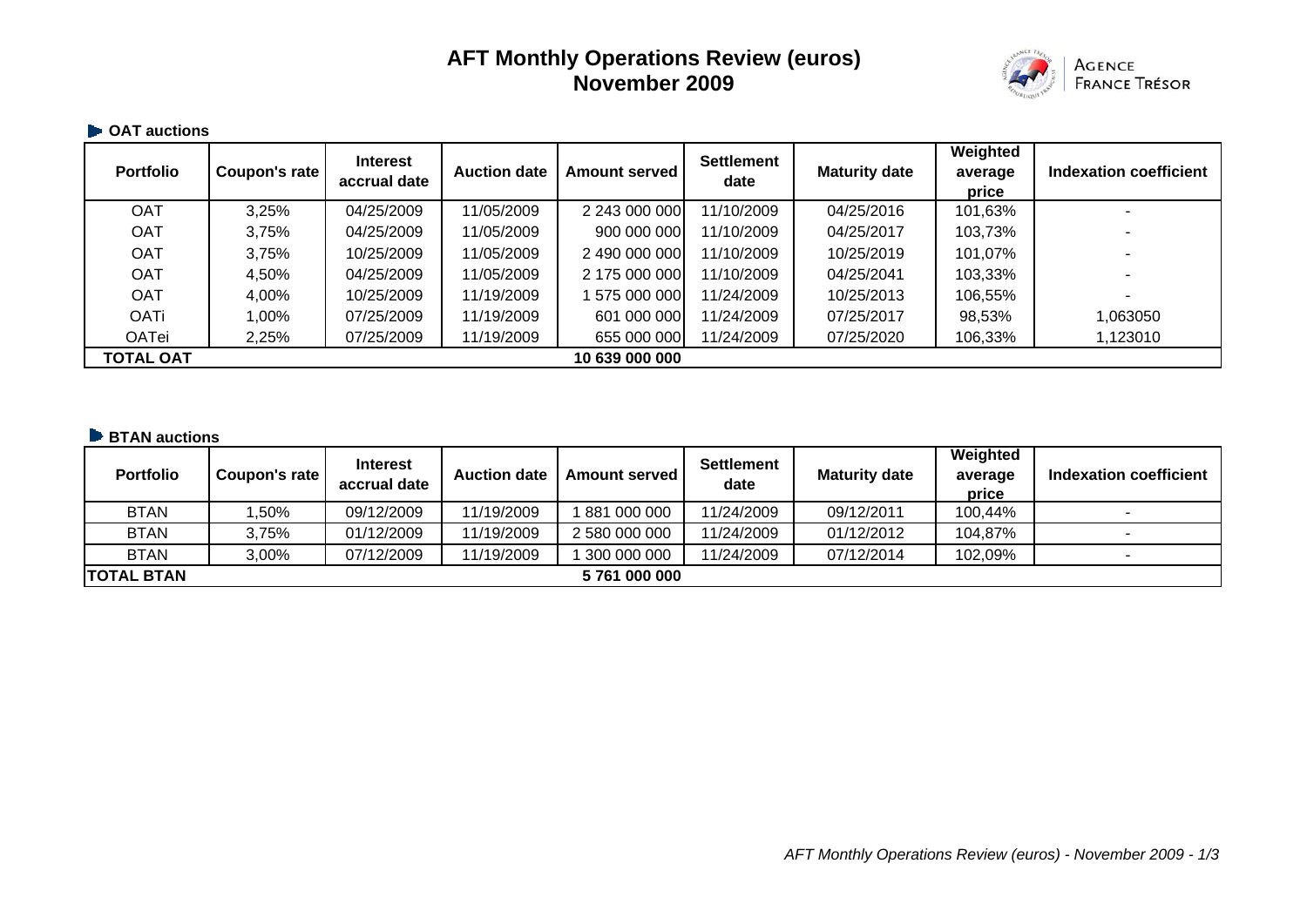| <b>Portfolio</b> | <b>Auction date</b> | Term (weeks) | <b>Amount</b><br>served (son) | <b>Settlement date</b> | <b>Maturity date</b> | <b>Weighted average</b><br>rate $(\%)$ |
|------------------|---------------------|--------------|-------------------------------|------------------------|----------------------|----------------------------------------|
| <b>BTF</b>       | 11/02/2009          | 9            | 1 5 6 2                       | 11/05/2009             | 01/07/2010           | 0,393                                  |
| <b>BTF</b>       | 11/02/2009          | 13           | 5 0 6 7                       | 11/05/2009             | 02/04/2010           | 0,418                                  |
| <b>BTF</b>       | 11/02/2009          | 24           | 1578                          | 11/05/2009             | 04/22/2010           | 0,541                                  |
| <b>BTF</b>       | 11/02/2009          | 50           | 1533                          | 11/05/2009             | 10/21/2010           | 0,806                                  |
| <b>BTF</b>       | 11/09/2009          | 9            | 1585                          | 11/12/2009             | 01/14/2010           | 0,377                                  |
| <b>BTF</b>       | 11/09/2009          | 12           | 5 0 5 9                       | 11/12/2009             | 02/04/2010           | 0,406                                  |
| <b>BTF</b>       | 11/09/2009          | 23           | 2 1 1 0                       | 11/12/2009             | 04/22/2010           | 0,515                                  |
| <b>BTF</b>       | 11/09/2009          | 49           | 2 1 9 7                       | 11/12/2009             | 10/21/2010           | 0,756                                  |
| <b>BTF</b>       | 11/09/2009          | 10           | 2 0 0 2                       | 11/19/2009             | 01/28/2010           | 0,379                                  |
| <b>BTF</b>       | 11/16/2009          | 13           | 4506                          | 11/19/2009             | 02/18/2010           | 0,412                                  |
| <b>BTF</b>       | 11/16/2009          | 16           | 1016                          | 11/19/2009             | 03/11/2010           | 0,440                                  |
| <b>BTF</b>       | 11/16/2009          | 52           | 2 0 0 2                       | 11/19/2009             | 11/18/2010           | 0,746                                  |
| <b>BTF</b>       | 11/16/2009          | 8            | 1 6 2 4                       | 11/26/2009             | 01/21/2010           | 0,397                                  |
| <b>BTF</b>       | 11/23/2009          | 12           | 4884                          | 11/26/2009             | 02/18/2010           | 0,436                                  |
| <b>BTF</b>       | 11/23/2009          | 25           | 2010                          | 11/26/2009             | 05/20/2010           | 0,532                                  |
| <b>BTF</b>       | 11/23/2009          | 51           | 2 0 0 8                       | 11/26/2009             | 11/18/2010           | 0,800                                  |
| <b>BTF</b>       | 11/30/2009          | 13           | 4686                          | 12/03/2009             | 03/04/2010           | 0,422                                  |
| <b>BTF</b>       | 11/30/2009          | 18           | 1564                          | 12/03/2009             | 04/08/2010           | 0,466                                  |
| <b>BTF</b>       | 11/30/2009          | 24           | 2676                          | 12/03/2009             | 05/20/2010           | 0,522                                  |
| <b>BTF</b>       | 11/30/2009          | 50           | 2 1 9 8                       | 12/03/2009             | 11/18/2010           | 0,797                                  |
| <b>TOTAL BTF</b> |                     |              | 51 867                        |                        |                      |                                        |